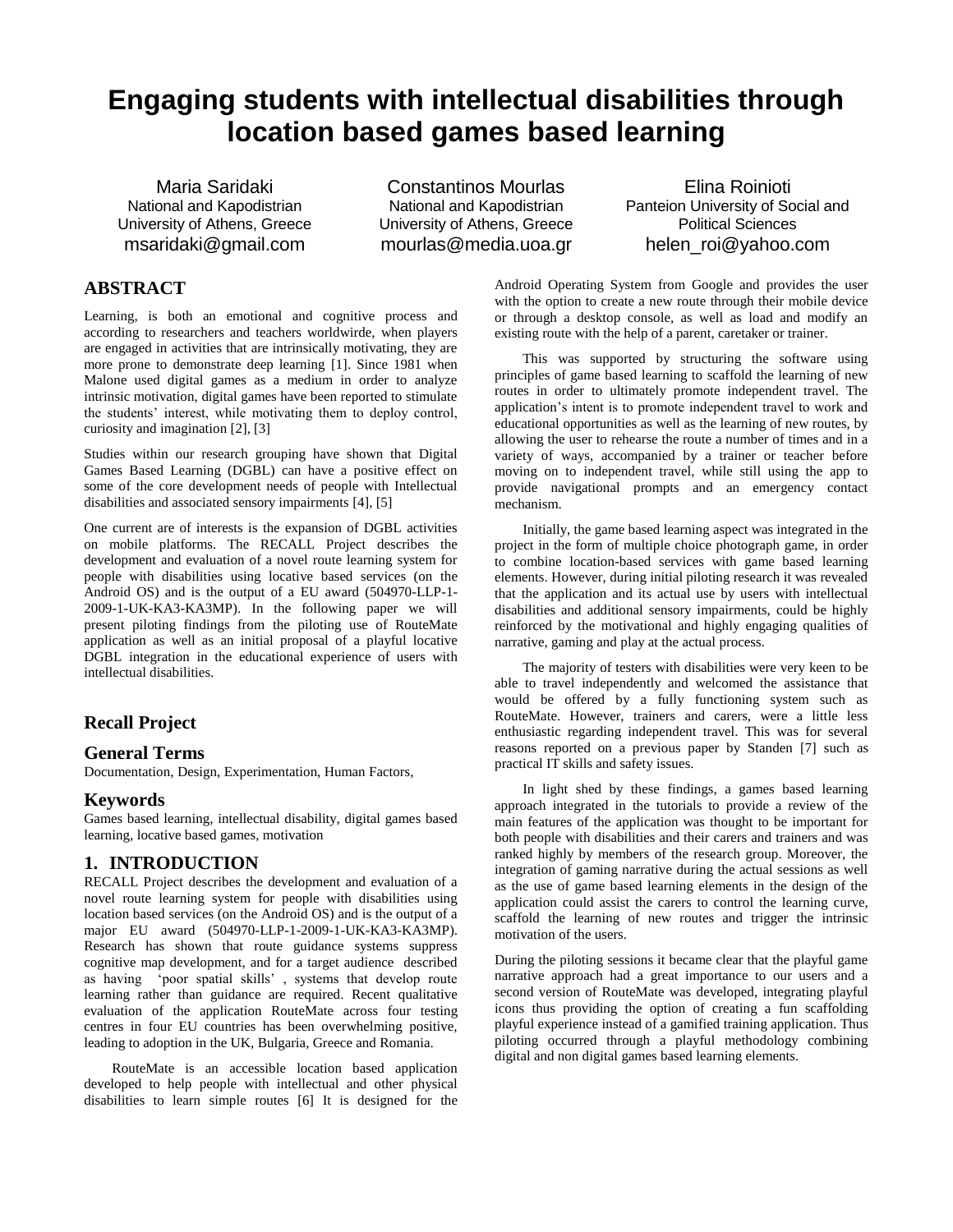## **2. ROUTEMATE APPLICATION**

Route Mate (the major route learning app of the project) is an accessible location based application developed to help people with intellectual disabilities and other sensory and physical disabilities to learn simple routes. It provides the user with the option to create a new route through their Android mobile device, as well as load and modify an existing route with the help of a parent, caretaker or trainer.

There are three modes of RECALL include Plan, Use and Challenge. Plan and Use allow the development of a new route and its practice. This system doesn't guide the user; rather scaffold their journey should they make navigational errors (time or geographical divergence) by comparing current progress with their first (ideal) use of a newly planned route. The Challenge Mode provides a range of playful activities to help people with disabilities understand the connection between map-based representations and their corresponding real world locations. The Plan and Challenge Setting mode are available via the 'Console'

The playful narrative approach takes the form of digital scavenger hunts, by ex-tending the landmark style and interactions in different ways, and using them to scaffold different phases of use of the application. This approach seeks to teach and reinforce the concept of maps and route learning, as well as promoting the connection between the map representation and its real world counterpart.

During the Plan mode and by using different icons that promote narrative, playful storytelling and safety, the facilitator can easily design playful games using many different narratives. For example: Pirates – associated with route planning and creation activities while locating treasure and possible enemies in an urban setting. Ninjas – a "scavenger hunt" to find as many treasure items as possible, easily associated with being road cautious and aware of ourselves, of other pedestrians and staying safe and on route while using Route Mate. Firemen – find fires and put them out – associated with developing independence confidence on a particular route and can be easily turned into a competitive game between users in a safe urban setting. Shopping Spree – locate all the latest shopping trends – associated with developing independence and taking care of ourselves. Street Smart – locate the next street trouble and stay safe – map and street signs association with real life settings.

# **3. PILOTING METHODOLOGY AND RESULTS**

#### **3.1 Playful Approach and Methodology**

In order to evaluate the effectiveness of RouteMate when used by users with intellectual disabilities in order to create and learn new routes, a Case Study Methodology was adopted via a mixed qualitative and quantitative analysis for a period over two months.

Participants: 43 end users in four different countries, by five different research partners (UK, Greece, Romania and Bulgaria). Participants worked together with their caretakers and parents

*Conference'10*, Month 1–2, 2010, City, State, Country.

Copyright 2010 ACM 1-58113-000-0/00/0010 …\$15.00.

together with one or two researchers. Gender balance: 55.8% male, 44.2% female. Ages ranged from 8 to 68 years. Ethnicity: 15 were British, 1 Pakistani British, 9 Bulgarian, 7 Romanian and 8 Greek. 45.2% were beginners (refer-ring to technical knowledge), 45.2% were average users and 9.5% (4 out of 43) were described as experienced users. 34.9% experienced learning disabilities, 14% with autism and 4.7% communication problems. Cognitive, physical disabilities and sensory impairment were recorded in almost equal rates ranging from 25.6% to 27.9%.

Evaluation Tools: At this stage, three phases of evaluation were conducted. First, a Soft Outcome Star measurement tool was used [8] in order to gather and systemize qualitative observations focusing on eight basic areas (Confidence, Engagement, Selfesteem, Concentration, Attendance, Participation and Timekeeping), applied before and after user trials to establish a baseline and to measure the application's impact.

The second stage took place in real settings using qualitative methods of analysis. Routes were created with Route Mate in Caretaker or teachers/end user dyads. An observation checklist for six areas of interest (Satisfaction with usability/accessibility features, General attitude towards RouteMate, Verbal and non-Verbal expressions, Caretaker/teacher and end-user interaction and communication, User's progress, Impact/change after use), was used to order to organize the field notes. In depth analysis of selected cases was also included.

The third stage used a Likert-scale questionnaire to measure the carers' evaluation of Route Mate, comprising 19 items in three sub-scales. Two supplementary methods took places that are worth mentioning. "Recreating the Route" was a way to test the construction of cognitive maps through the use of mobile assistive technologies. After the end of a journey each group gathered around and with the guidance of the re-searchers and the help of the caretakers, recreated the trip using markers and a printed Google map copy of the general area. The aim was to recall the entire journey, stop-by-stop and draw them on the map. In this way the researchers could test whether or not the end-users could create a cognitive line of their trip and if Route Mate helped them to do so. The "Where-to-go-next" screen in Route Mate and the playful concept of choosing photos was also evaluated.

The "Ninja Game Route" was an example of a gamified user experience research method. The basic concept was to implement a game narrative structure in the session and create goalorientated actions. The narrative here was a Ninja scavenger hunt game where participants had to "unlock" and thus collect hidden diamonds through digital elements and non digital props. The diamonds were "unlocked" each time a predefined stop was reached with safety avoiding non virtual villains (such as red traffic lights and cars) while diamond props were given to the participant. Combining digital with non digital elements, all diamond props were placed upon a wooden sword by the users who could recall a stop at the end of the session, creating a holistic and playful narrative. Incorporating game-like elements, such as these, made the journey not only more fun but also helped the users to concentrate and be more cautious while walking and could possible contribute to spatial map formation.

#### **3.2 Results**

The data analysis showed possible link between the level of satisfaction while using Route Mate and previous technological knowledge, while the reliability of the application - defined both as the actual problems that may occur during a test trial and as the negative expectation based on personal experience, seemed to

Permission to make digital or hard copies of all or part of this work for personal or classroom use is granted without fee provided that copies are not made or distributed for profit or commercial advantage and that copies bear this notice and the full citation on the first page. To copy otherwise, or republish, to post on servers or to redistribute to lists, requires prior specific permission and/or a fee.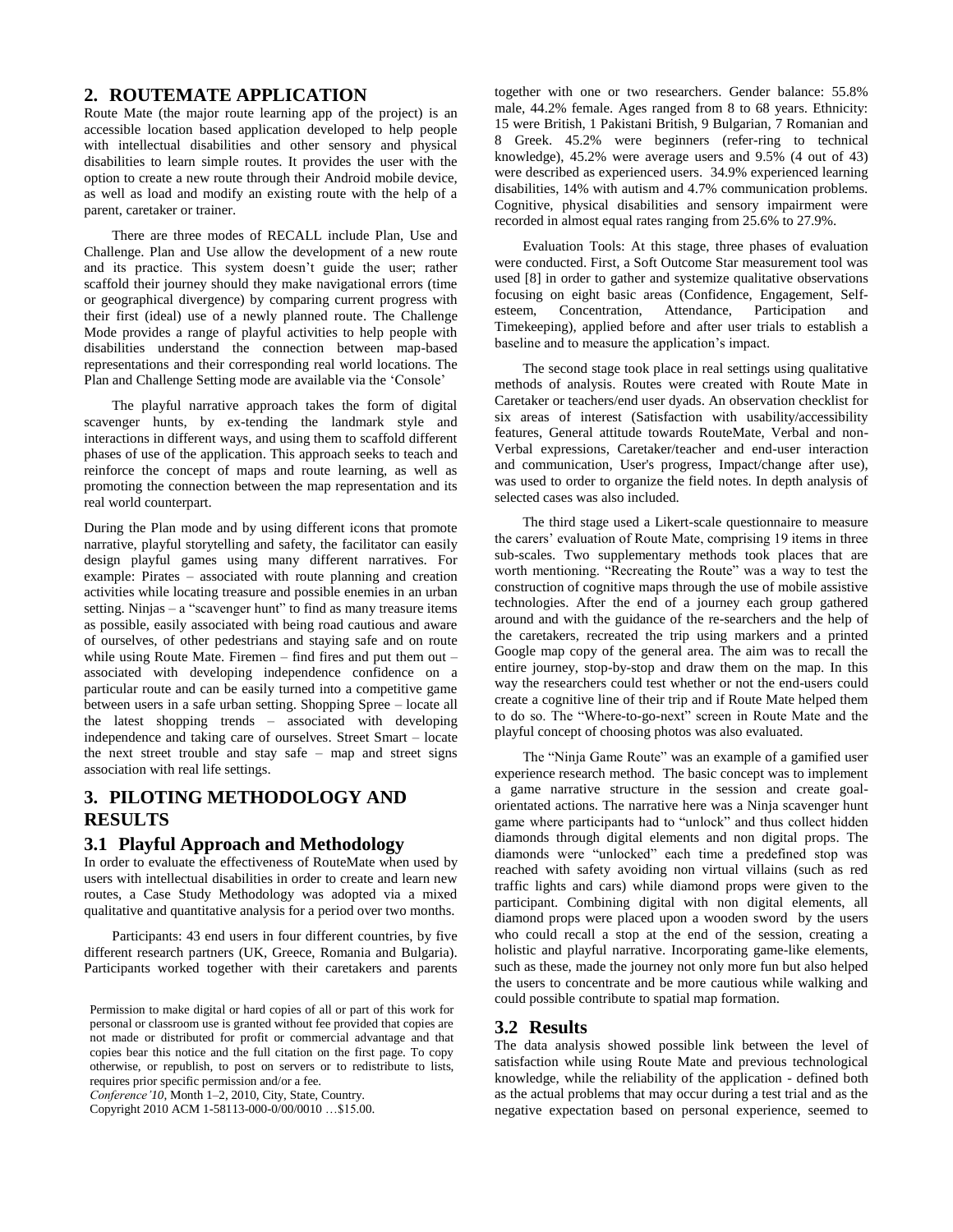play an important role. Stress levels correlated with user's confidence and in turn became an encouraging/discouraging motivational factor for using Route Mate. During the piloting sessions, as the technical problems started to be resolved, stress levels decreased whilst participants' confidence increased and their intrinsic motivation to use Route Mate motivated them to learn new routes (see Figure 1). The stress levels of the more experienced users are significant lower. An interesting aspect was that in some cases getting to know and use the technology triggered the desire for self-improvement and learning other skills (independence, learning to read, finding similar programs and information about assistive technologies).



Fig. 1. Outcome Star Scores for participants with varying levels technology experience.

The role of Route Mate as educational tool was evaluated by caretakers and in some cases parents. 83,7% of the responders agreed that Route Mate is a useful tool for training disabled people, while the 79,1% answered that mobile assistive technologies can be a potential educational method. Finally, responses from users with intel-lectual disabilities show no qualitative differences in contrast with individuals with no intellectual disabilities (but with other kinds of impairments/disabilities) regarding usability/accessibility, impact and change after use and attitudes to use, providing an important indication that Route Mate can be an equally useful as a learning and assistive tool for both categories. Interestingly, preliminary qualitative results and focus groups at the end of each playful session concluded that users retained information much better when using Route Mate as a scaffolding game than when using it as an assistive route learning application. More research data is required in order to determine that the playful use of Route Mate improved the understanding of map based representations. An increase in self-determination, motivation and memory was also recorded in participants at the gamified piloting sites. Users required further RouteMate usage and expressed the desire to design their own routes, while caretakers and family members expressed unexpected positive results regarding IT skills, vocational training and academic achievements such as the following anecdotal case study.

According to case studies in various locations, an increased interest in using Route Mate associated with a positive future image of the self. For example, according to our subjects, Route Mate could support future plans like an independent trip or going to college. In general, an assistive technology like Route Mate

raised issues about independence and self-preservation and in more than one cases, the need to reassure their parents and their caretakers that one can function as a normal adult, even with the help of technology. Reaching a new destination and future planning became a new kind of discourse among the individuals who participated in our piloting sessions. Another interesting aspect was that in some cases getting to know and use a technology like Route Mate, triggered the desire to improve oneself.

A 25year old girl with mild mental and learning disabilities, unable to read or write, expressed a change towards academic goals. After the first session and the first journey, she confesses to her family that she would like to learn how to read. RouteMate as an assistive mobile application in the social context of our sessions helped her to confront herself and motivated her to evolve and probably start claiming her independence. In a second case, RouteMate's functionality motivated a young 19 y.o. individual who wasn't previously aware about the use of technology in an educational context, started to search the internet for similar programs and information about assistive technologies and locative applications towards his goal to apply for a job for the first time.

#### **4. CONCLUSION AND FUTURE WORK**

Combining games based learning elements with location based services has proven to be a successful methodological approach with high motivational qualities for participants and caretakers. After each session, participants made important progress in their IT skills and self-determination, and especially when combined with playful street game, research results, together with users' and caretakers' comments, showed that using Route Mate can lead to an increase in autonomous travel, producing at the same time the necessary motivation for further personal development.

According to the piloting results, RouteMate was perceived extremely positive by final users and caretakers while the playful approach augmented their motivation to re-use the application as well as learn new routes through a locative based system.

According to initial piloting testing, RECALL project has led to the development of a Console – a web based route planning device that can push routes to the Route Mate App; and the App itself that users can use to also plan and practice routes. A series of playful narrative have also been created to engage users in independent travel training.

In evaluating the route learning modes of the application, participants require significantly less help and make fewer errors in later stages of route learning than in earlier stages showing that it is an effective semi-independent route learning system. A qualitative evaluation showed the system's use can increase measures of self-determination, motivation and memory with high motivational qualities for participants with disabilities and their caretakers. There are also emergent indications that the gamified version promotes the development of better spatial mental models and further evidence to support or refute this finding will be pursed in the future. Future work will also expand the use of the playful narratives and to add haptic feedback to the Android interface to allow accessibility by people with visual impairments.

## **5. ACKNOWLEDGMENTS**

This research has been co-financed by the European Union (European Social Fund – ESF) and Greek national funds through the Operational Program "Education and Lifelong Learning" of the National Strategic Reference Framework (NSRF) - Research